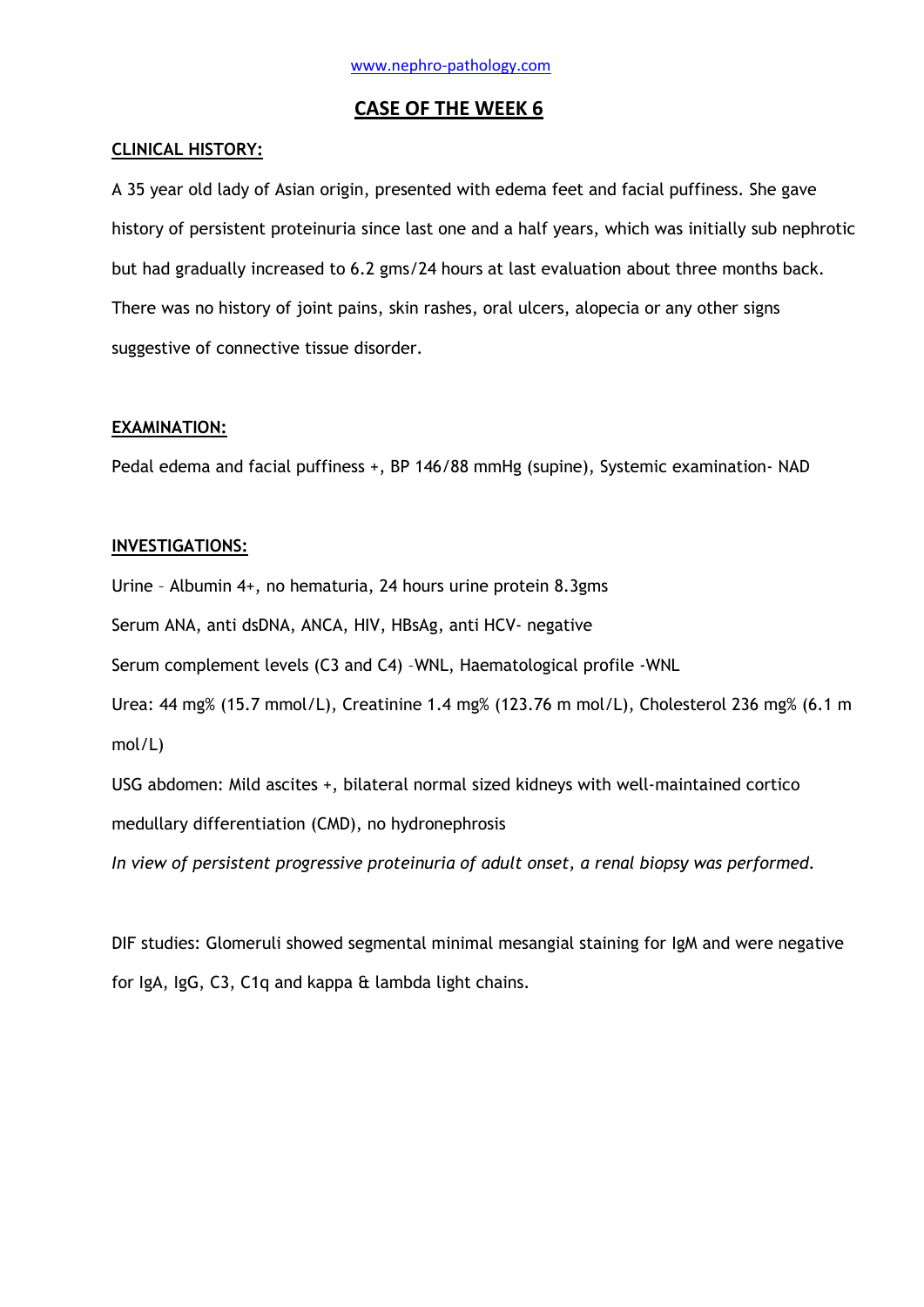# **MICROSCOPY:**



H&E stained sections (Fig a &b) show enlarged "pale" appearing glomeruli which exhibit a nodular configuration and variably sclerosed/solidified mesangial areas.

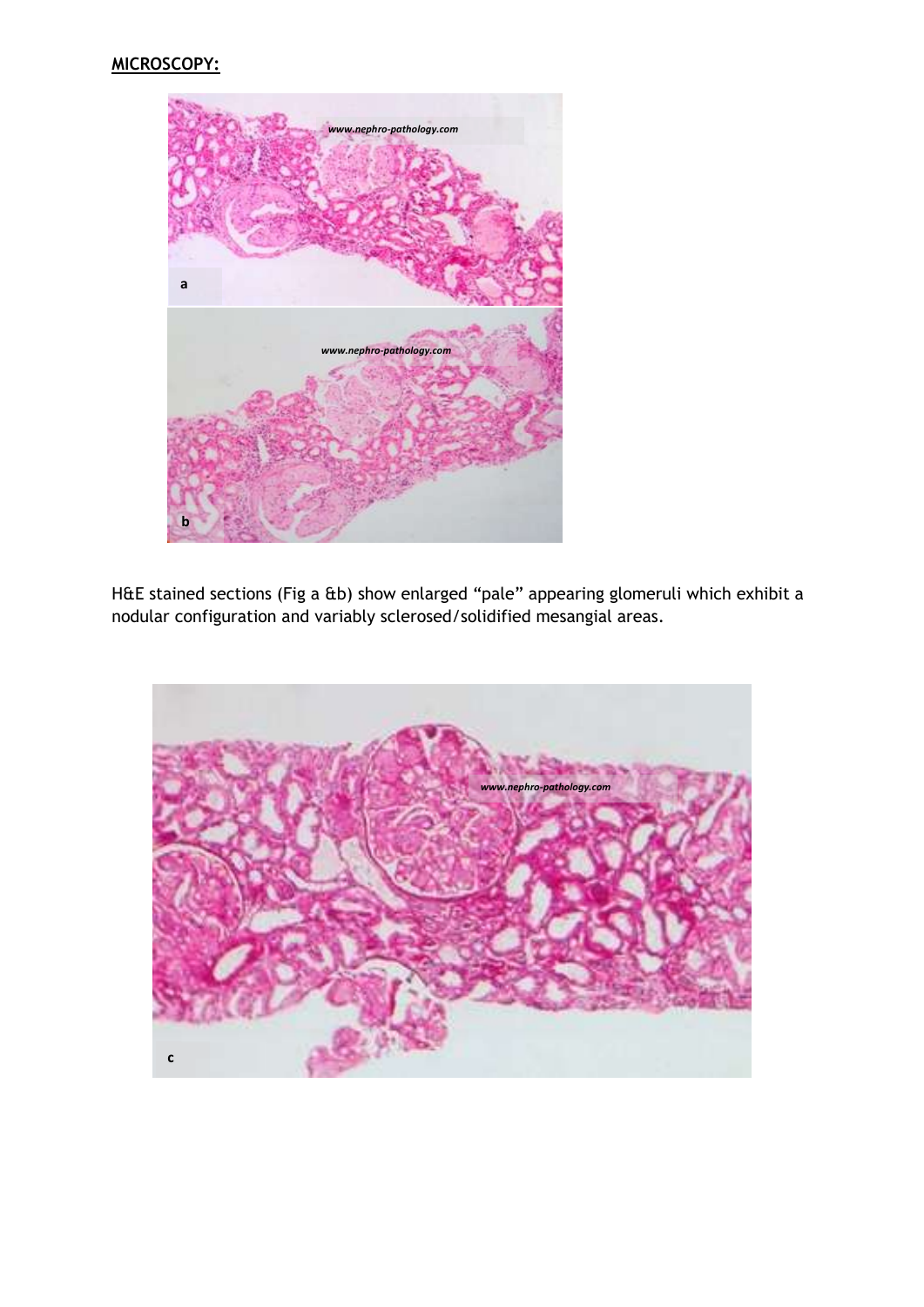

The enlarged pale glomerular mesangial areas/nodules were negative with PAS stain (Fig c &d) and were intensely argyrophilic (Fig e). The peripheral capillaries were variably thickened and showed focal "splits" or "double contours" in silver methenamine stained sections (membranoproliferative or mesangiocapillary pattern).Significant increase in mesangial cellularity was not observed.



The nodules stained blue with MT (Fig f) and were non congophilic (Fig g)

DIF studies did not show significant immune deposits.

Summary of morphological features:

- Nodular glomerular sclerosis
- Thickened glomerular capillaries with a focal membranoproliferative pattern
- Lack of significant mesangial cellularity
- Mesangial nodules were pale on H&E stain, PAS negative, Argyrophilic, MT blue and non congophilic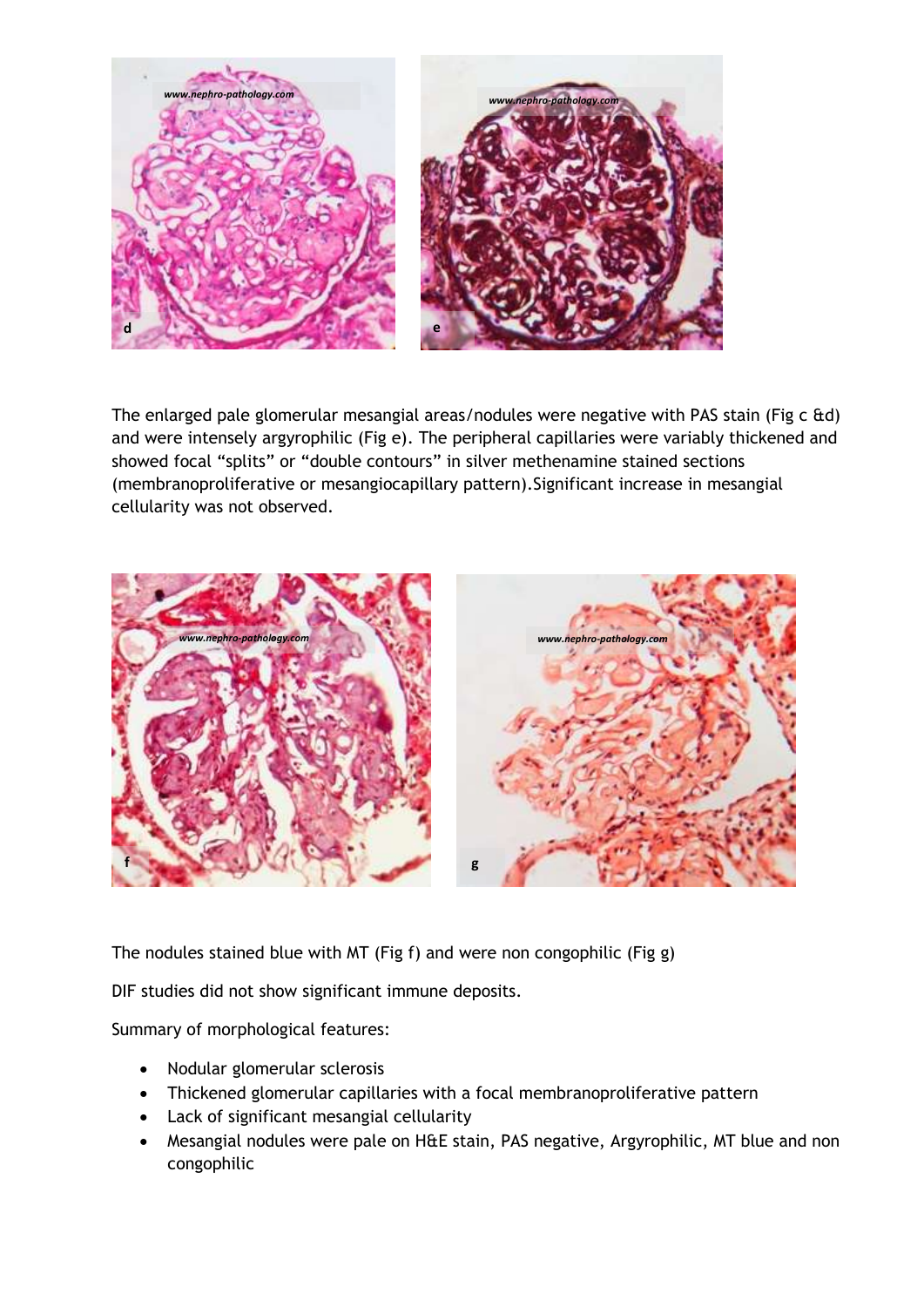Considering the absence of immune deposits in DIF studies the following differentials were considered

- Collagenofibrotic glomerulopathy
- Chronic Thrombotic microangiopathy

However, there was no evidence of thrombotic vascular lesions in the biopsy.



Ultrastructural studies revealed thickened capillaries with widened subendothelial areas and deposition of abnormally oriented collagen fibrils with a periodicity of about 60 nm in glomerular subendothelial spaces and focally in the mesangium (Fig h,i)

## **DIAGNOSIS:**

## **Collagenofibrotic glomerulopathy**

## **DISCUSSION:**

Collagenofibrotic glomerulopathy is a rare condition characterized by deposition of abnormal Type III collagen fibres in the subendothelial space and mesangium of the glomerulus [1–7]. It was initially thought to be a variant of the nail–patella syndrome sans the skeletal abnormalities [8,9]. Later research revealed that CG was a novel type of hereditary glomerulopathy [10].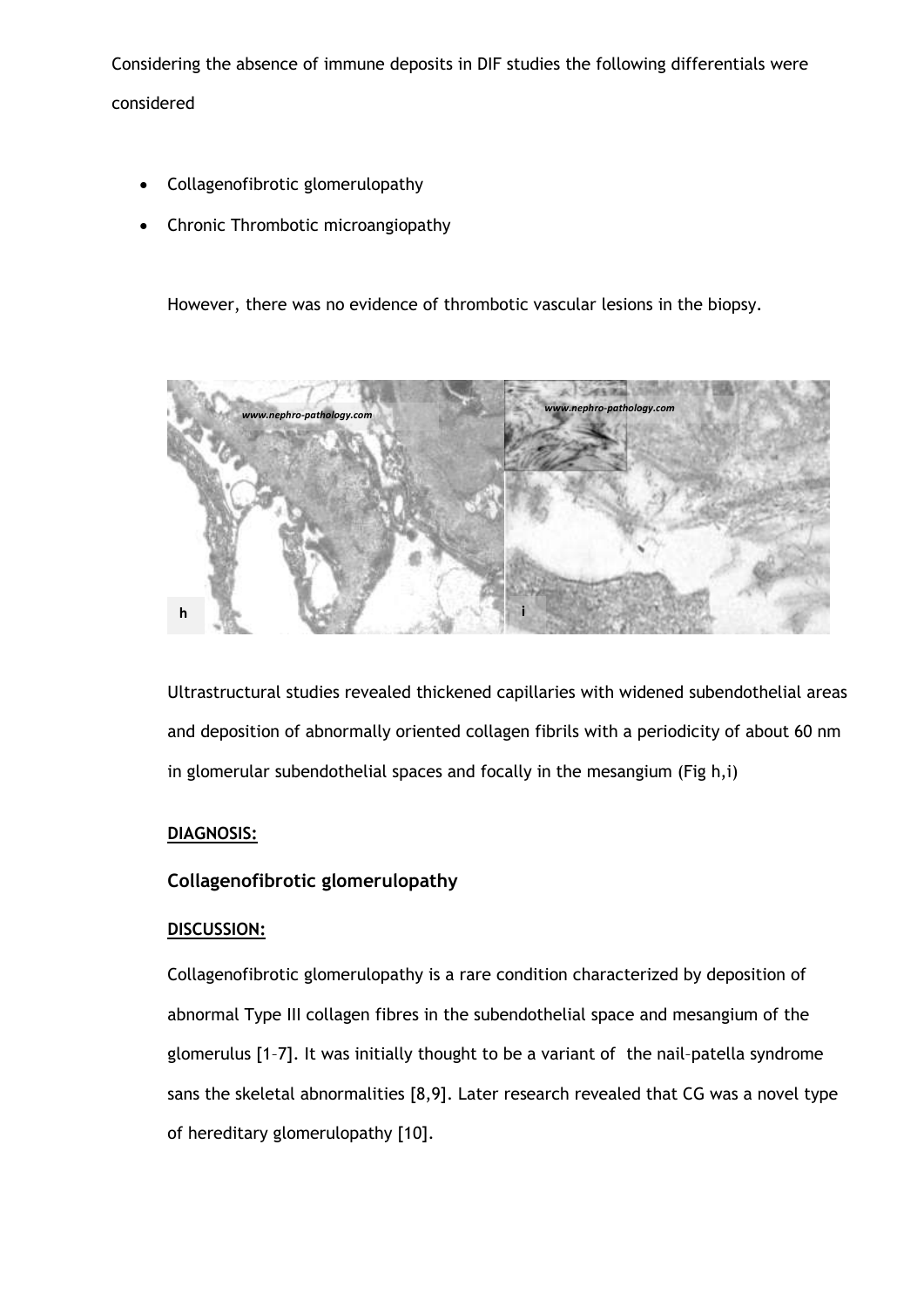Less than 50 cases of this entity have been reported in the literature. In the described cases, the patients ranged from 2–66 years of age, with no definite gender predilection. The most common clinical presentation was proteinuria with or without associated nephrotic syndrome, and minimal/mild alterations in renal function [4, 5]. The exact etiopathogenesis of this disease is not clear; however the regional clustering of cases from Asia and occurrence of disease in siblings point towards role of environmental as well as genetic factors respectively [6]. Several patients with CG were detected with elevated levels of serum procollagen III peptide, which is considered a marker of renal fibrosis and is elevated in patients with ESRD and widespread renal fibrosis. Histopathological features include lobular accentuation or a nodular glomerulosclerosis pattern due to global expansion of the mesangium with thickening of the peripheral capillary walls. Mesangial cellularity however is usually insignificant /minimal. The expanded mesangium is weakly eosinophilic, PAS negative and non Congophilic. On Masson's trichrome stain, the deposited material reveals blue staining and is variably but usually intensely argyrophilic (in contrast to amyloid). The capillary walls are thickened and show focal to widespread reduplication mimicking the MPGN pattern of injury. Usually, no endocapillary or extracapillary proliferation is seen in CG. Staining for immunoglobulins and complement components is generally negative, though a single case of CG associated with immune complex deposits has been reported [11]. Electron microscopy is essential to establish a definitive diagnosis of CG .There is massive accumulation of banded collagen in mesangial and sub-endothelial areas. The collagen fibrils are arranged in irregular bundles, show a distinct periodicity of 43–65 nm and appear curved, frayed, and worm and comma shaped when sectioned transversely [12- 15]. Owing to their peculiar size and disposition these collagen linear arrays) and other types of organized glomerular deposits, including amyloid, cryoglobulins, fibrillary glomerulonephritis and immunotactoid glomerulopathy [16]. Currently no specific treatment is available for the disease. There is limited experience

of renal transplantation in patients with Collagenofibrotic glomerulopathy, however the outcome has been favourable in the reported cases [17].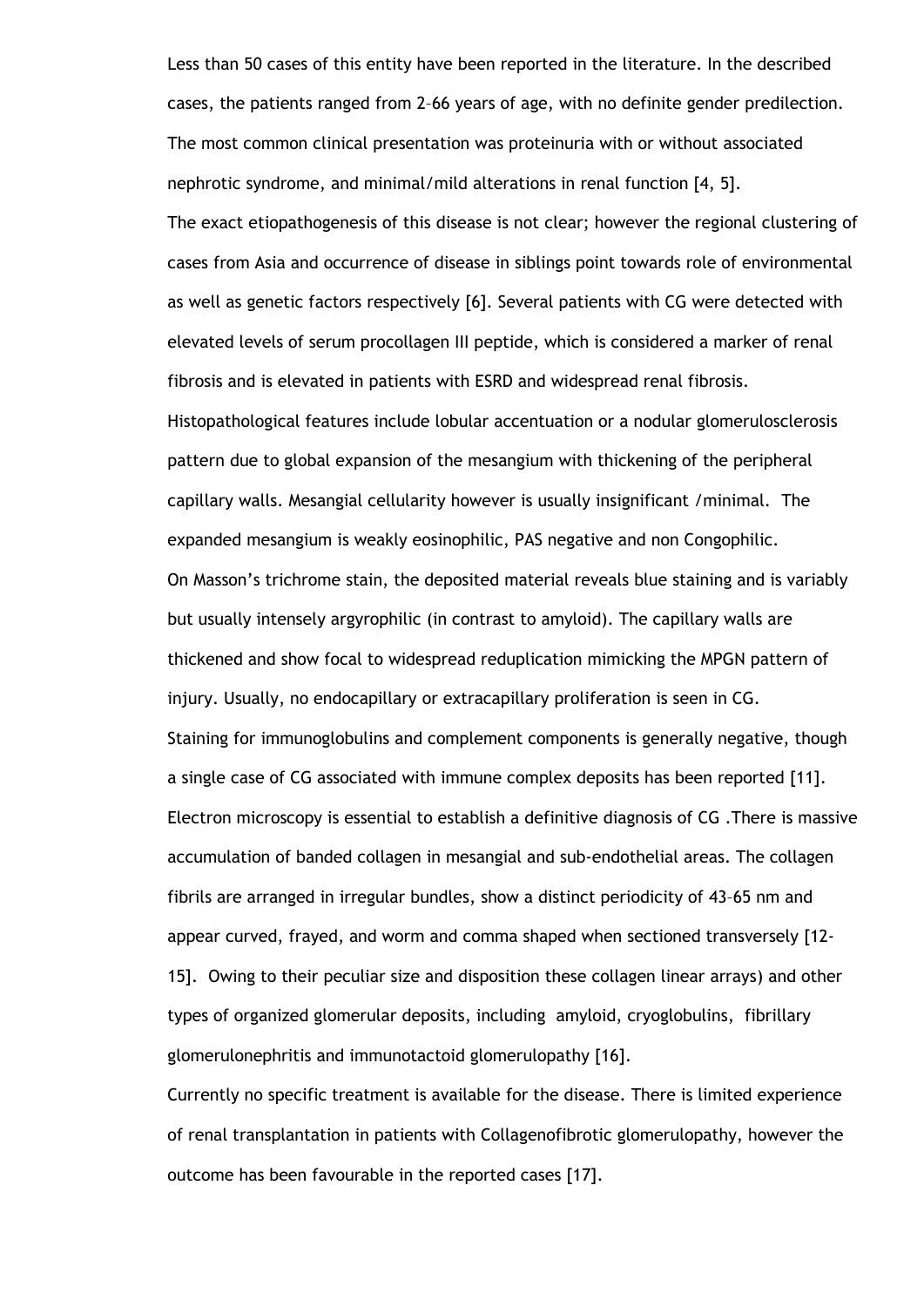**REFERENCES:**

1. Ikeda K, Yokoyama H, Tomosugi N et a[l. Primary glomerular fibrosis: A new](http://www.ncbi.nlm.nih.gov/pubmed?term=Clin%20Nephrol%201990%3B%2033%3A%20155%E2%80%93159)  [nephropathy caused by diffuse intra-glomerular increase in atypical type III collagen](http://www.ncbi.nlm.nih.gov/pubmed?term=Clin%20Nephrol%201990%3B%2033%3A%20155%E2%80%93159)  [fibres.](http://www.ncbi.nlm.nih.gov/pubmed?term=Clin%20Nephrol%201990%3B%2033%3A%20155%E2%80%93159) Clin Nephrol 1990; 33: 155–159.

2. Imbasciati E, Gherardi G, Morozumi K et al. Collagen type III glomerulopathy: a new [idiopathic glomerular disease.](http://www.ncbi.nlm.nih.gov/pubmed?term=%20Am%20J%20Nephrol%201991%3B%2011%3A%20422%E2%80%93429) Am J Nephrol 1991; 11: 422–429.

3. Yoshida F, Yuzawa Y, Shigematsu H et al. [Nephrotic syndrome with massive](http://www.ncbi.nlm.nih.gov/pubmed?term=Intern%20Med%201993%3B%2032%3A%20171%E2%80%93176.)  [accumulation of type I and type III collagen in the glomeruli.](http://www.ncbi.nlm.nih.gov/pubmed?term=Intern%20Med%201993%3B%2032%3A%20171%E2%80%93176.) Intern Med 1993; 32: 171-176.

4. Alchi B, Nishi S, Narita I et al. [Collagenofibrotic glomerulopathy: clinicopathologic](http://www.ncbi.nlm.nih.gov/pubmed?term=Am%20J%20Kidney%20Dis%202007%3B%2049%3A%20499%E2%80%93506)  [overview of a rare glomerular disease.](http://www.ncbi.nlm.nih.gov/pubmed?term=Am%20J%20Kidney%20Dis%202007%3B%2049%3A%20499%E2%80%93506) Am J Kidney Dis 2007; 49: 499–506.

5. Iskandar SS, Herrera GA. [Glomerulopathies with organized deposits.](http://www.ncbi.nlm.nih.gov/pubmed?term=Semin%20Diagn%20Pathol%202002%3B%2019%3A%20116%E2%80%93132.) Semin Diagn Pathol 2002; 19: 116–132.

6. Tamura H, Matsuda A, Kidogushi M et al. [A family with two sisters with](http://www.ncbi.nlm.nih.gov/pubmed?term=Am%20J%20Kidney%20Dis%201996%3B%2027%3A%20588%E2%80%93595) 

[Collagenofibrotic Glomerulonephropathy.](http://www.ncbi.nlm.nih.gov/pubmed?term=Am%20J%20Kidney%20Dis%201996%3B%2027%3A%20588%E2%80%93595) Am J Kidney Dis 1996; 27: 588–595

7. Duggal R, Nada R, Rayat CS, Rane SU, Sakhuja V, Joshi K. [Collagenofibrotic](http://ckj.oxfordjournals.org/content/5/1/7.short?rss=1) 

[glomerulopathy: a review.](http://ckj.oxfordjournals.org/content/5/1/7.short?rss=1) Clin Kidney J (2012) 5: 7–12.

8. [Vernier RL, Hoyer JR, Michael](http://www.ncbi.nlm.nih.gov/pubmed?term=Birth%20Defects%20Orig%20Artic%20Ser%201974%3B%2010%3A%2057%E2%80%9359.) AF. The nail-patella syndrome —pathogenesis of the [kidney lesion.](http://www.ncbi.nlm.nih.gov/pubmed?term=Birth%20Defects%20Orig%20Artic%20Ser%201974%3B%2010%3A%2057%E2%80%9359.) Birth Defects Orig Artic Ser 1974; 10: 57–59.

9. Dombros N, Katz A**.** [Nail-patella like renal lesion in the absence](http://www.ncbi.nlm.nih.gov/pubmed?term=Am%20J%20Kidney%20Dis%201982%3B%201%3A237%E2%80%93240) of skeletal

[abnormalities.](http://www.ncbi.nlm.nih.gov/pubmed?term=Am%20J%20Kidney%20Dis%201982%3B%201%3A237%E2%80%93240) Am J Kidney Dis 1982; 1:237–240.

10. Gubler MC, Dommergues JP, Foulard M et a[l. Collagen type III glomerulopathy: a new](http://www.ncbi.nlm.nih.gov/pubmed?term=Pediatr%20Nephrol%201993%3B%207%3A%20354%E2%80%93360)  [type of hereditary nephropathy.](http://www.ncbi.nlm.nih.gov/pubmed?term=Pediatr%20Nephrol%201993%3B%207%3A%20354%E2%80%93360) Pediatr Nephrol 1993; 7: 354–360.

11. Hisakawa N, Yasuoka N, Nishiya K et al. [Collagenofibrotic glomerulonephropathy](http://www.ncbi.nlm.nih.gov/pubmed?term=Am%20J%20Nephrol%201998%3B%2018%3A%20134%E2%80%93141) [associated with immune complex deposits.](http://www.ncbi.nlm.nih.gov/pubmed?term=Am%20J%20Nephrol%201998%3B%2018%3A%20134%E2%80%93141) Am J Nephrol 1998; 18: 134–141.

12. Ferreira R D R, Custo'dio FB, Guimara<sup>®</sup>es C et al. [Collagenofibrotic](http://www.ncbi.nlm.nih.gov/pubmed?term=Diagn%20Pathol%202009%3B4%3A%2033.)

[glomerulopathy: three case reports in Brazil.](http://www.ncbi.nlm.nih.gov/pubmed?term=Diagn%20Pathol%202009%3B4%3A%2033.) Diagn Pathol 2009;4: 33.